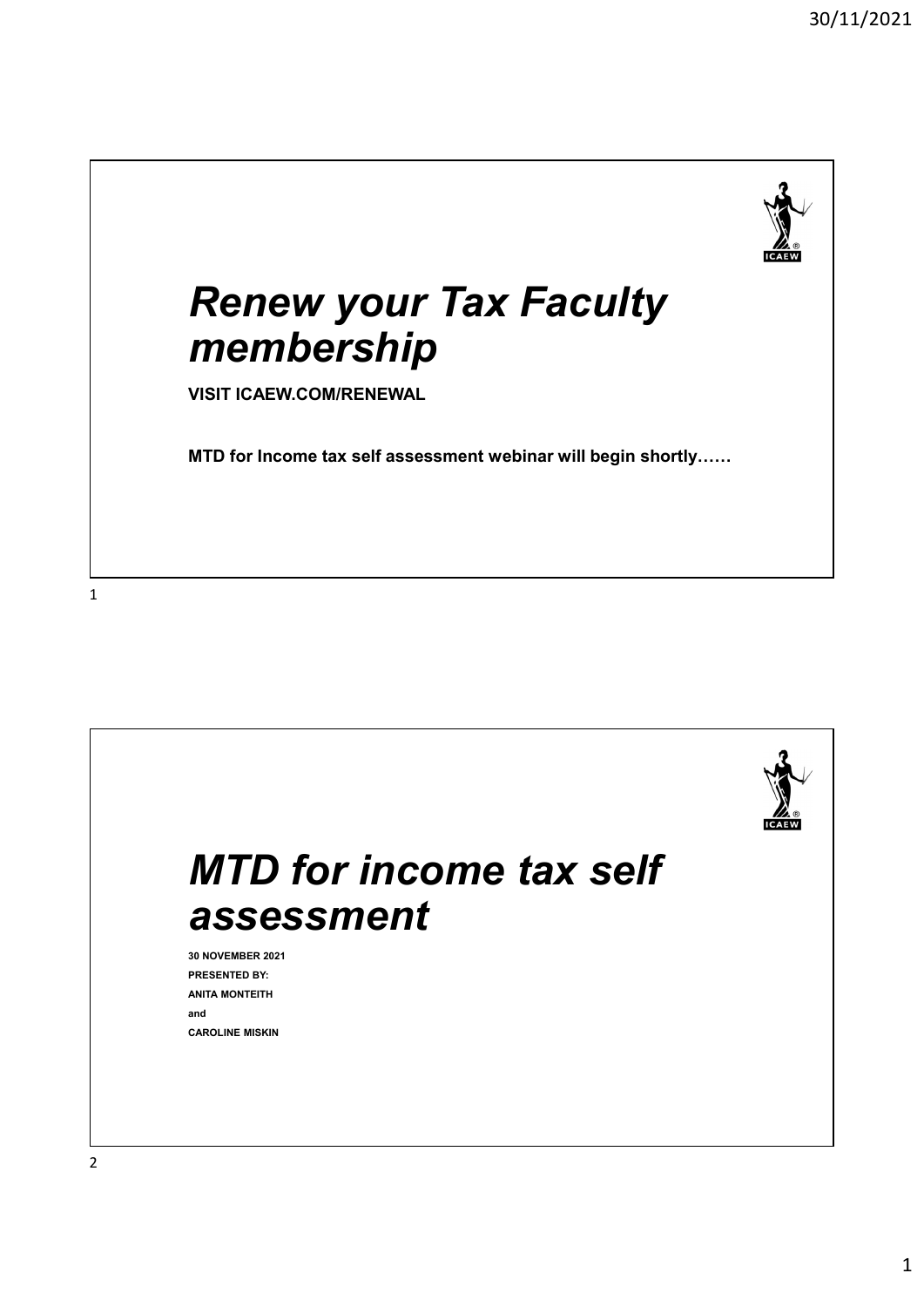#### **Presenters**



Today's speaker ICAEW Tax Faculty



Anita Monteith Caroline Miskin Technical Lead Practitioner Tax Manager Today's speaker ICAEW Tax Faculty

#### Ask a question and download resources



#### To ask a question

Click on Q&A in the bottom toolbar to open the question box.

Type in your question and press send.

To send anonymously check the send anonymously box shown in the illustration on the left.

#### Download resources

You will be able to download the resources, including presentation slides, and watch a recording of this webinar after the event at icaew.com/taxwebinars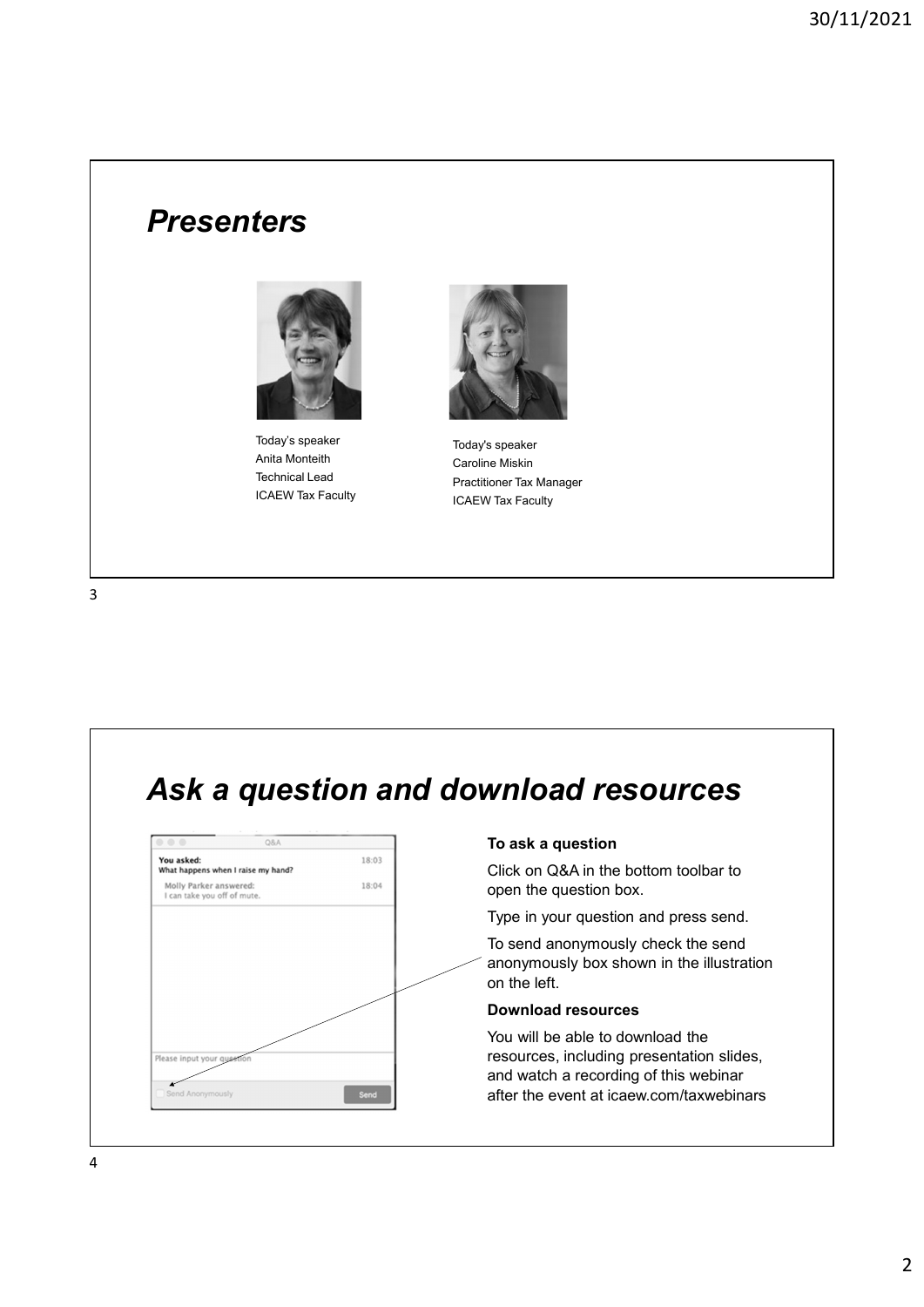# Purpose of today's webinar **Purpose of today's webinar**<br>• Background and context<br>• The latest timeline – VAT, ITSA and CT<br>• Focus on MTD ITSA requirements<br>• Interaction with basis period reform <sup>30/</sup><br> **Purpose of today's webinar**<br>
• Background and context<br>
• The latest timeline – VAT, ITSA and CT<br>
• Focus on MTD ITSA requirements<br>
• Interaction with basis period reform<br>
• Penalties **Purpose of today's webinar**<br>• Background and context<br>• The latest timeline – VAT, ITSA and CT<br>• Focus on MTD ITSA requirements<br>• Interaction with basis period reform<br>• Penalties<br>• Software and pilots 30/<br> **urpose of today's webinar**<br>
ackground and context<br>
he latest timeline – VAT, ITSA and CT<br>
pous on MTD ITSA requirements<br>
- Interaction with basis period reform<br>
enalties<br>
oftware and pilots<br>
(hat preparations can be **Purpose of today's webinar**<br>• Background and context<br>• The latest timeline – VAT, ITSA and CT<br>• Focus on MTD ITSA requirements<br>• Interaction with basis period reform<br>• Penalties<br>• Software and pilots<br>• What preparations c **Purpose of today's webinar**<br>• Background and context<br>• The latest timeline – VAT, ITSA and CT<br>• Focus on MTD ITSA requirements<br>• Interaction with basis period reform<br>• Penalties<br>• Software and pilots<br>• What preparations c **Purpose of today's webinar**<br>• Background and context<br>• The latest timeline – VAT, ITSA and CT<br>• Focus on MTD ITSA requirements<br>• Interaction with basis period reform<br>• Penalties<br>• Software and pilots<br>• What preparations c

- 
- 
- -
- 
- 
- 



## This is not a surprise…. • What preparations can be made now?<br>• What preparations can be made now?<br>• Broader context<br>• Broader context<br>• UK as a digital environment<br>• Rank feeds and open banking<br>• The COVID accelerator. That preparations can be made now?<br>
his is not a surprise....<br>
roader context<br>
- UK as a digital environment<br>
- Mobile phones<br>
- The COVID accelerator<br>
- The COVID accelerator **S is not a surprise....**<br>
der context<br>
K as a digital environment<br>
- Mobile phones<br>
- Bank feeds and open banking<br>
ne COVID accelerator<br>
bout **S is not a surprise....**<br>
der context<br>
K as a digital environment<br>
- Mobile phones<br>
- Bank feeds and open banking<br>
e COVID accelerator<br>
bout<br>
gital record keeping **his is not a surprise....**<br>
From Conder context<br>
- UK as a digital environment<br>
- Mobile phones<br>
- Bank feeds and open banking<br>
- The COVID accelerator<br>
is about<br>
- Digital record keeping<br>
- As near to real time as possib This is not a surprise....<br>
• Broader context<br>
• UK as a digital environment<br>
• Mobile phones<br>
• Bank feeds and open banking<br>
• The COVID accelerator<br>
• It is about<br>
• Digital record keeping<br>
• As near to real time as poss **his is not a surprise....**<br>
Trode context<br>
- UK as a digital environment<br>
- Mobile phones<br>
- Bank feeds and open banking<br>
- The COVID accelerator<br>
is about<br>
- Digital record keeping<br>
- As near to real time as possible<br>
 **his is not a surprise....**<br>
roader context<br>
- UK as a digital environment<br>
- Mobile phones<br>
- Bank feeds and open banking<br>
- The COVID accelerator<br>
is about<br>
- Digital record keeping<br>
- As near to real time as possible<br>
**his is not a surprise....**<br>
The version of the same of the same of the version record to return of the covid accelerator<br>
The COVID accelerator<br>
Sa shout<br>
Digital record keeping<br>
- As near to real time as possible<br>
- Digi **his is not a surprise....**<br>
From the same of the same of the same of the same of the same of the conduction<br>
The COVID accelerator<br>
Same The COVID accelerator<br>
Same to real time as possible<br>
- Digital links from transacti

- - -
		-
	-

- 
- 
- 
-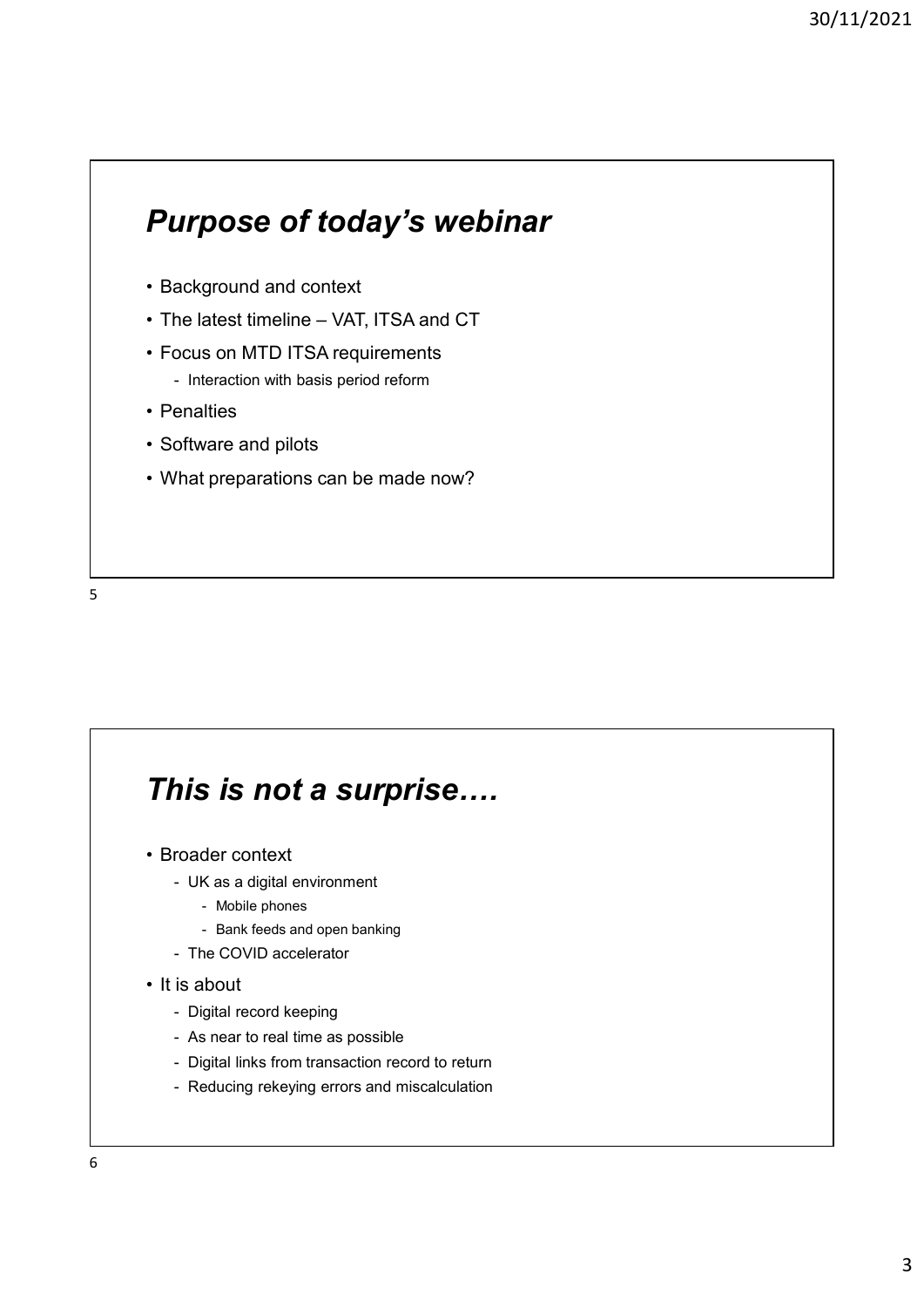#### **Context**

- 90/11/20<br>• MTD extension is one element of HMRC's 10-year strategy<br>• HMRC secured the necessary funding in Spending Reviews 2020 and 2021<br>• Primary legislation for MTD ITSA in Finance(No 2) Act 2017 Building a trusted, modern, tax administration system <sup>90/11/2021</sup><br>• MTD extension is one element of HMRC's 10-year strategy<br>• Building a trusted, modern, tax administration system<br>• HMRC secured the necessary funding in Spending Reviews 2020 and 2021<br>• Primary legislation (r 90/11/2021<br>• MTD extension is one element of HMRC's 10-year strategy<br>• Building a trusted, modern, tax administration system<br>• HMRC secured the necessary funding in Spending Reviews 2020 and 2021<br>• Primary legislation for 90/11/2021<br>• MTD extension is one element of HMRC's 10-year strategy<br>• Building a trusted, modern, tax administration system<br>• HMRC secured the necessary funding in Spending Reviews 2020 and 2021<br>• Primary legislation for Context<br>• MTD extension is one element of HMRC's 10-year strategy<br>• <u>Building a trusted, modern, tax administration system</u><br>• HMRC secured the necessary funding in Spending Reviews 2020 and 2021<br>• Primary legislation for
- 
- 
- 
- 

It is happening!

### MTD where are we now? • Heriary registation (the Notoce) will follow<br>
It is happening!<br>
• MTD VAT for businesses above VAT threshold since 2019<br>
• Digital links easement ceased on 1 April 2021<br>
• Extension to all VAT registered businesses below FID Where are we now?<br>TD VAT for businesses above VAT threshold since 2019<br>- Digital links easement ceased on 1 April 2021<br>- Extension to all VAT registered businesses below the VAT threshold from 1 April 2022<br>TD ITSA from TD Where are we now?<br>TD VAT for businesses above VAT threshold since 2019<br>- Digital links easement ceased on 1 April 2021<br>- Extension to all VAT registered businesses below the VAT threshold from 1 April 2022<br>TD ITSA from **MTD where are we now?**<br>• MTD VAT for businesses above VAT threshold since 2019<br>• Digital links easement ceased on 1 April 2021<br>• Extension to all VAT registered businesses below the VAT threshold from<br>• MTD ITSA from Apri **MTD where are we now?**<br>• MTD VAT for businesses above VAT threshold since 2019<br>• Digital links easement ceased on 1 April 2021<br>• Extension to all VAT registered businesses below the VAT threshold from 1 A<br>• MTD ITSA from **TD where are we now?**<br>TD VAT for businesses above VAT threshold since 2019<br>- Digital links easement ceased on 1 April 2021<br>- Extension to all VAT registered businesses below the VAT threshold from 1 Ap<br>TD ITSA from April MTD where are we now?<br>• MTD VAT for businesses above VAT threshold since 2019<br>• Digital links easement ceased on 1 April 2021<br>• Extension to all VAT registered businesses below the VAT threshold from 1 April 2022<br>• MTD IT **MTD where are we now?**<br>• MTD VAT for businesses above VAT threshold since 2019<br>• Digital links easement ceased on 1 April 2021<br>• Extension to all VAT registered businesses below the VAT threshold from<br>• MTD ITSA from Apri TD Where are We now?<br>TD VAT for businesses above VAT threshold since 2019<br>- Digital links easement ceased on 1 April 2021<br>- Extension to all VAT registered businesses below the VAT threshold from 1 April 202<br>TD ITSA from A **TD where are we now?**<br>TD VAT for businesses above VAT threshold since 2019<br>- Digital links easement ceased on 1 April 2021<br>- Extension to all VAT registered businesses below the VAT threshold from 1 April<br>TD ITSA from Apr TD Where are we now?<br>
TD VAT for businesses above VAT threshold since 2019<br>
- Digital links easement cassed on 1 April 2021<br>
- Extension to all VAT registered businesses below the VAT threshold from 1 April 2022<br>
TD ITSA f

- -
	-
- 
- -
- 

- 
- 
-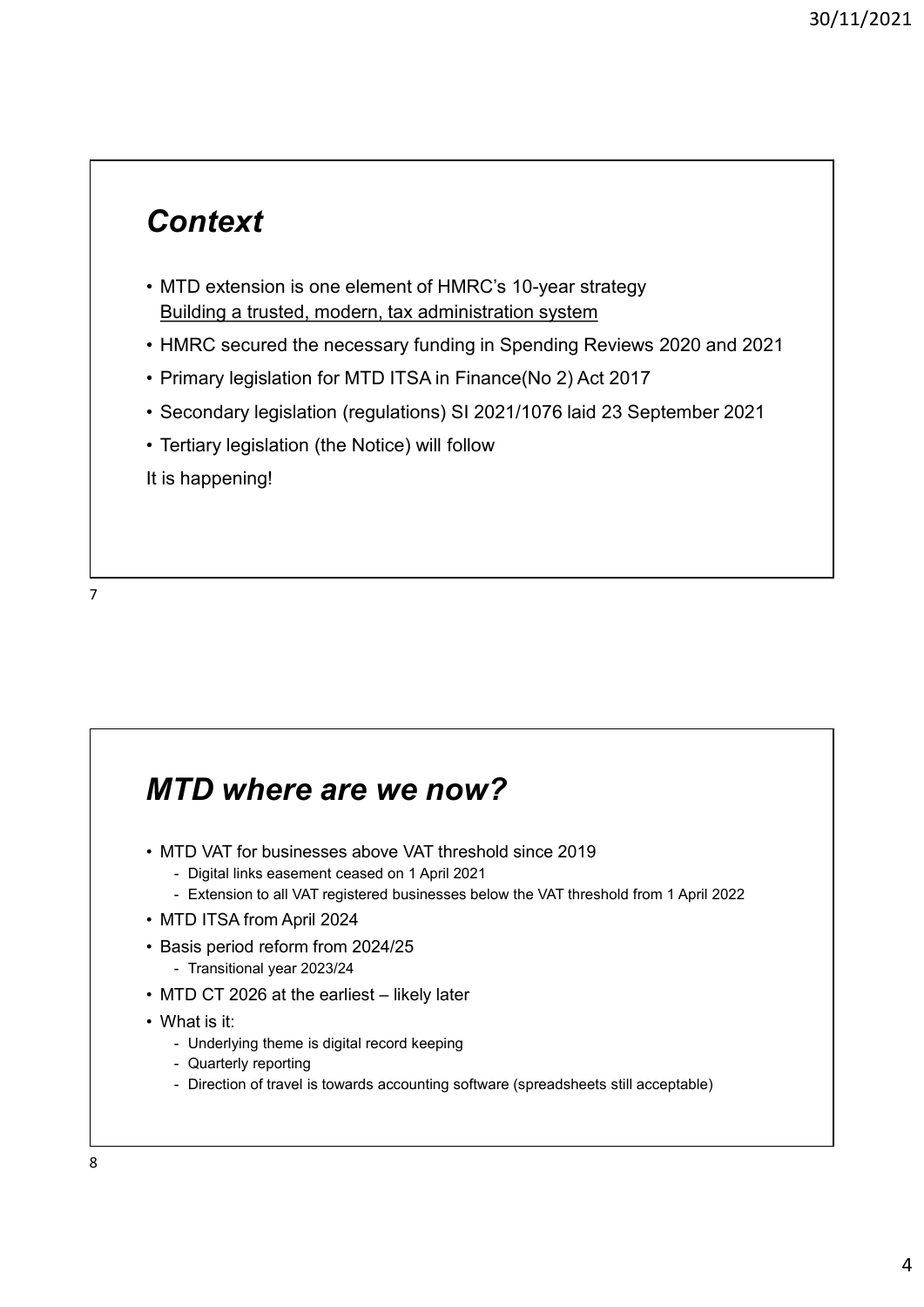# MTD ITSA who is in scope? MTD ITSA who is in scope?<br>
From 2024:<br>• Sole traders<br>• Landlords – UK and overseas property income<br>
From 2025:<br>• General partnerships **MTD ITSA who is in scope?**<br>
From 2024:<br>• Sole traders<br>• Landlords – UK and overseas property income<br>
From 2025:<br>• General partnerships MTD ITSA who is in scope?<br>
From 2024:<br>• Sole traders<br>• Landlords – UK and overseas property income<br>
From 2025:<br>• General partnerships

From 2024:

- 
- 

From 2025:

9

#### Income types in scope

- 
- **Income types in scope**<br>• Income from self-employment (separating out trades)<br>• Income from UK property (split into Furnished Holiday Lettings UK, FHL E<br>• Income from overseas property **Income types in scope**<br>• Income from self-employment (separating out trades)<br>• Income from UK property (split into Furnished Holiday Lettings UK, FHL EEA<br>• Income from overseas property<br>If total gross income from these so and other) **Income types in scope**<br>• Income from self-employment (separating out trades)<br>• Income from UK property (split into Furnished Holiday Lettings<br>• Income from overseas property<br>If total gross income from these sources combin **Income types in scope**<br>• Income from self-employment (separating out trades)<br>• Income from UK property (split into Furnished Holiday Lettings<br>and other)<br>• Income from overseas property<br>If total gross income from these sou **COME types in scope**<br>
scome from self-employment (separating out trades)<br>
scome from UK property (split into Furnished Holiday Lettings UK, FHL EEA<br>
nd other)<br>
scome from overseas property<br>
stal gross income from these so
- 

If total gross income from these sources combined is  $> \pounds 10,000$ 

- -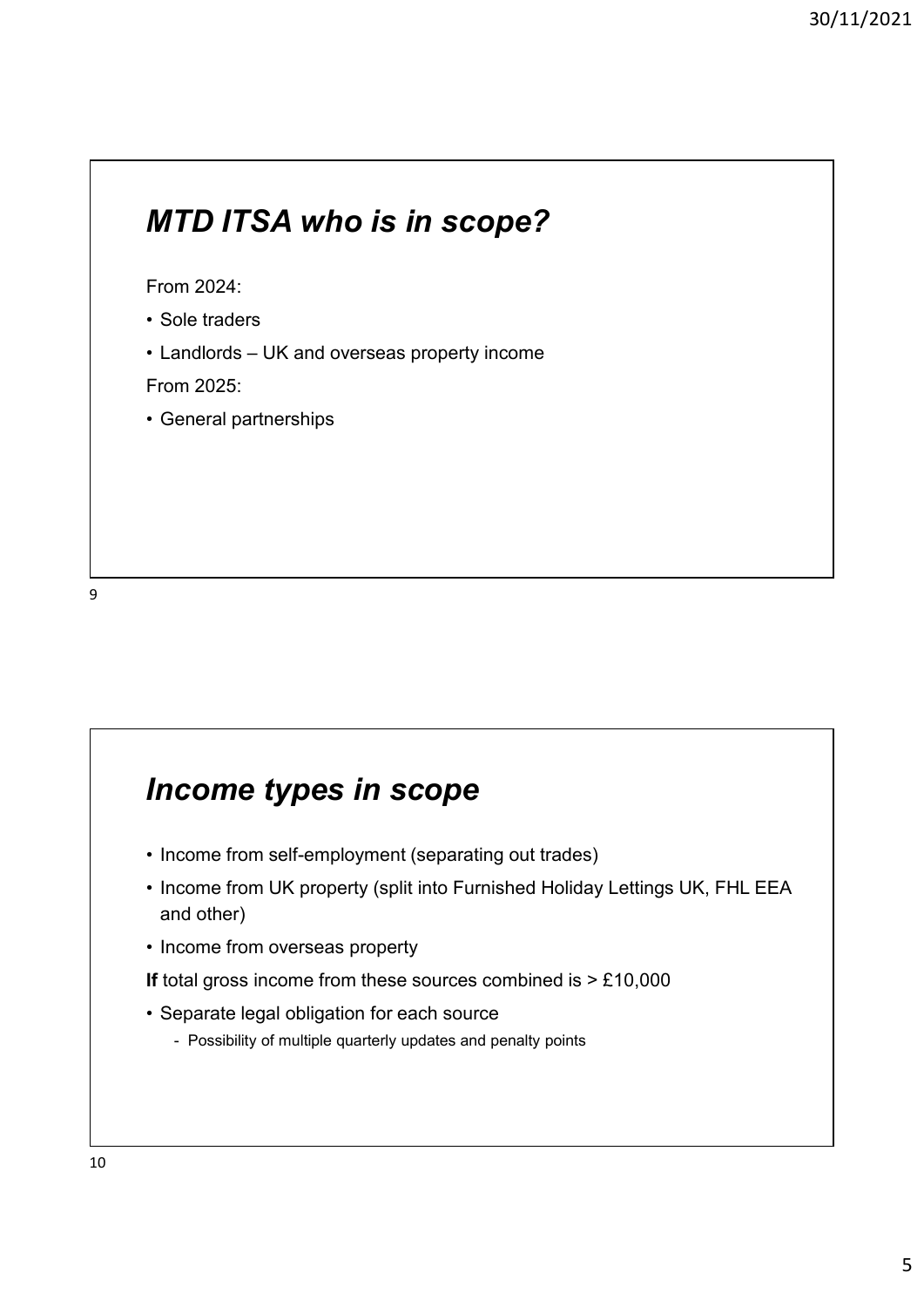## Applying the £10,000 threshold • Gross income from all MTD sources above £10,000 **Applying the £10,000 threshold**<br>• Gross income from all MTD sources above £10,000<br>• Who might be caught unawares<br>• Side-hustlers (eg, E-bay traders)<br>• Ad-hoc rental income (Airbnb, letting driveway)<br>• TBC £10,000 test app **oplying the £10,000 threshold**<br>
ross income from all MTD sources above £10,000<br>
tho might be caught unawares<br>
- Side-hustlers (eg, E-bay traders)<br>
- Ad-hoc rental income (Airbnb, letting driveway)<br>
BC £10,000 test applie **oplying the £10,000 threshold**<br>
ross income from all MTD sources above £10,000<br>
tho might be caught unawares<br>
- Side-hustlers (eg, E-bay traders)<br>
- Ad-hoc rental income (Airbnb, letting driveway)<br>
BC £10,000 test applied **Applying the £10,000 threshold**<br>• Gross income from all MTD sources above £10,000<br>• Who might be caught unawares<br>• Side-hustlers (eg, E-bay traders)<br>• Ad-hoc rental income (Airbnb, letting driveway)<br>• TBC £10,000 test app **oplying the £10,000 threshold**<br> **ross** income from all MTD sources above £10,000<br>
Tho might be caught unawares<br>
- Side-hustlers (eg, E-bay traders)<br>
- Ad-hoc rental income (Airbnb, letting driveway)<br>
- McDot to a return f **oplying the £10,000 threshold**<br>
ross income from all MTD sources above £10,000<br>
tho might be caught unawares<br>
- Side-hustlers (eg, E-bay traders)<br>
- Ad-hoc rental income (Airbnb, letting driveway)<br>
BC £10,000 test applied

- 
- -
	-

# Moving in and out of MTD around the £10,000 exemption • Trading and property allowances, rent a room<br> **Moving in and out of MTD around the**<br> **£10,000 exemption**<br>
• When MTD starts in 2024, look at 2022/23 SA tax return<br>
• Breaching the threshold for the first time (incl new **Moving in and out of MTD around the<br>
£10,000 exemption**<br>• When MTD starts in 2024, look at 2022/23 SA tax return<br>• Breaching the threshold for the first time (incl new businesses):<br>
Look back two tax years<br>• Ealling below Moving in and out of MTD around the<br>
£10,000 exemption<br>
• When MTD starts in 2024, look at 2022/23 SA tax return<br>
• Breaching the threshold for the first time (incl new businesses<br>
Look back two tax years<br>
• Falling below **Moving in and out of MTD around the following in and out of MTD around the flat to be in MTD starts in 2024, look at 2022/23 SA tax return . Breaching the threshold for the first time (incl new businesses Look back two t**

- 
- Look back two tax years eg, tax year 2029/30 is in MTD if qualifying income 2027/28> £10,000
- Exemption applies where the person was in MTD for 3 years and in each of those years had income below £10,000
-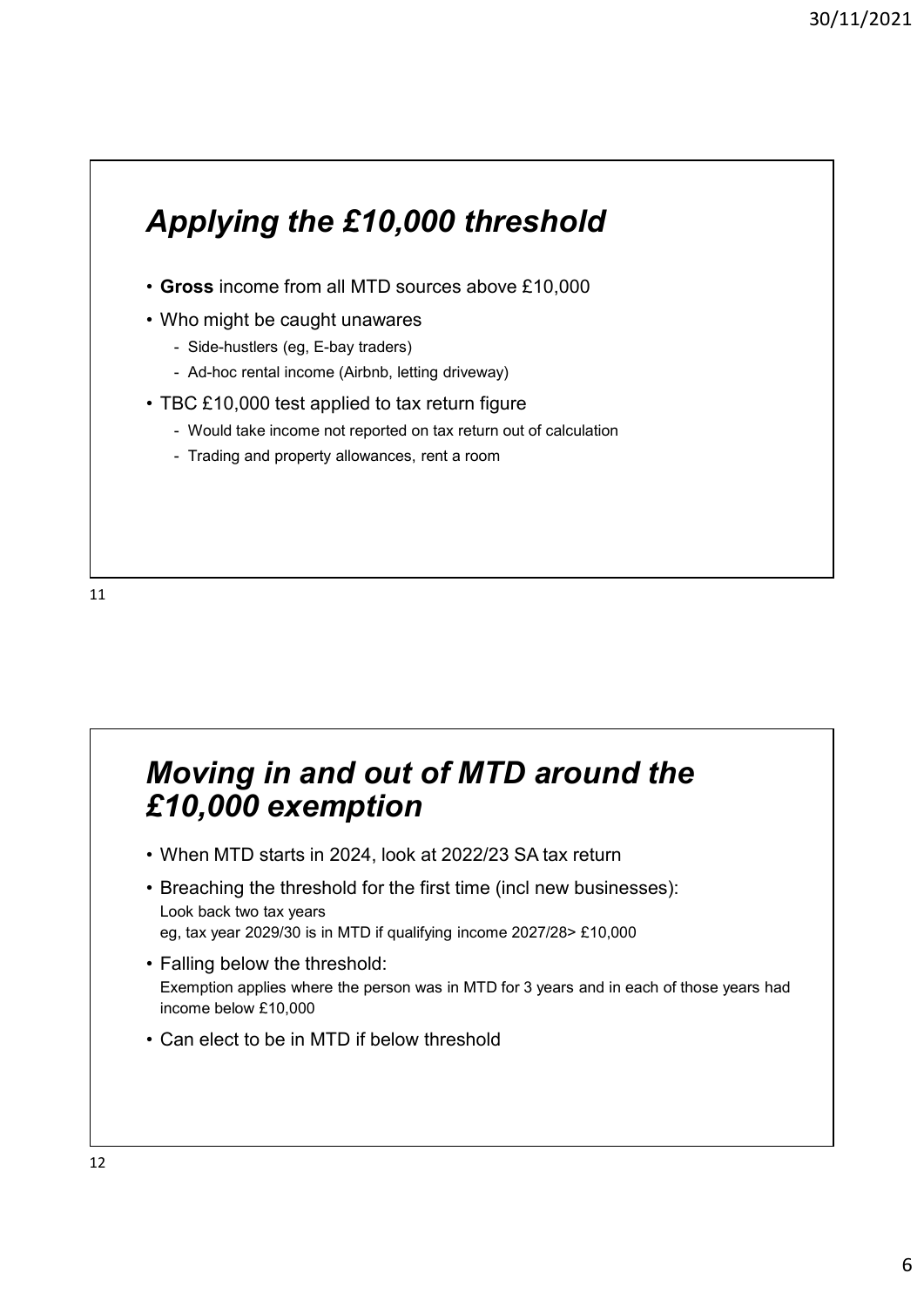# Other exemptions **Other exemptions**<br>
• Exempt for now<br>
• LLPs and partnerships with a corporate partner<br>
• Exempt indefinitely<br>
• Digitally excluded<br>
– Foreion income of non-UK domiciled and/or individuals **ther exemptions**<br>
<br>
exempt for now<br>
- LLPs and partnerships with a corporate partner<br>
xempt indefinitely<br>
- Digitally excluded<br>
- Foreign income of non-UK domiciled and/or individuals<br>- Trusts and estates **Other exemptions**<br>
• Exempt for now<br>
• LLPs and partnerships with a corporate partner<br>
• Exempt indefinitely<br>
• Digitally excluded<br>
– Foreign income of non-UK domiciled and/or individuals<br>
– Trusts and estates<br>
– Trustees

- -
- -
	-
	-
- **ther exemptions**<br>
<br>
We approve the property of the corporate partner<br>
<br>
<br>
The constructed and/or individuals<br>
 Trusts and estates<br>
 Trusts and estates<br>
 Trustees of charitable trusts, registered pension schemes and exe
	-
- **ther exemptions**<br>
empt for now<br>
 LLPs and partnerships with a corporate partner<br>
xempt indefinitely<br>
 Digitally excluded<br>
 Trustes of charitable trusts, registered pension schemes and exempt unauthorised unit trust<br>
 **ther exemptions**<br>
<br>
Sexempt for now<br>
- LLPs and partnerships with a corporate partner<br>
- Digitally excluded<br>
- Foreign income of non-UK domiciled and/or individuals<br>
- Trusts and estates<br>
- Trustess of charitable trusts, **ther exemptions**<br> **Example the computations**<br>
Trustees of charitable trusts, registered pension schemes and exempt unauthorised unit trusts<br>
- Trustes of charitable trusts, registered pension schemes and exempt unauthoris **ther exemptions**<br>
- LLPs and partnerships with a corporate partner<br>
- LLPs and partnerships with a corporate partner<br>
- Digitally excluded<br>
- Foreign income of non-UK domiciled and/or individuals<br>
- Trusts and estates<br>
 ther exemptions<br>
- LLPs and partnerships with a corporate partner<br>
- Digitally excluded<br>
- Toreign income of non-UK domiciled and/or individuals<br>
- Trusts and estates<br>
- Tursts and estates<br>
- Tursts and estates<br>
- Non-resi investment trusts or distributions to participants in open ended investment companies **Other exemptions**<br>• Exempt for now<br>• LLPs and partnerships with a corporate partner<br>• Exempt indefinitely<br>• Digitally excluded<br>• Foreign income of non-UK domiciled and/or individuals<br>• Trustess and estates<br>• Trustees of c
- 



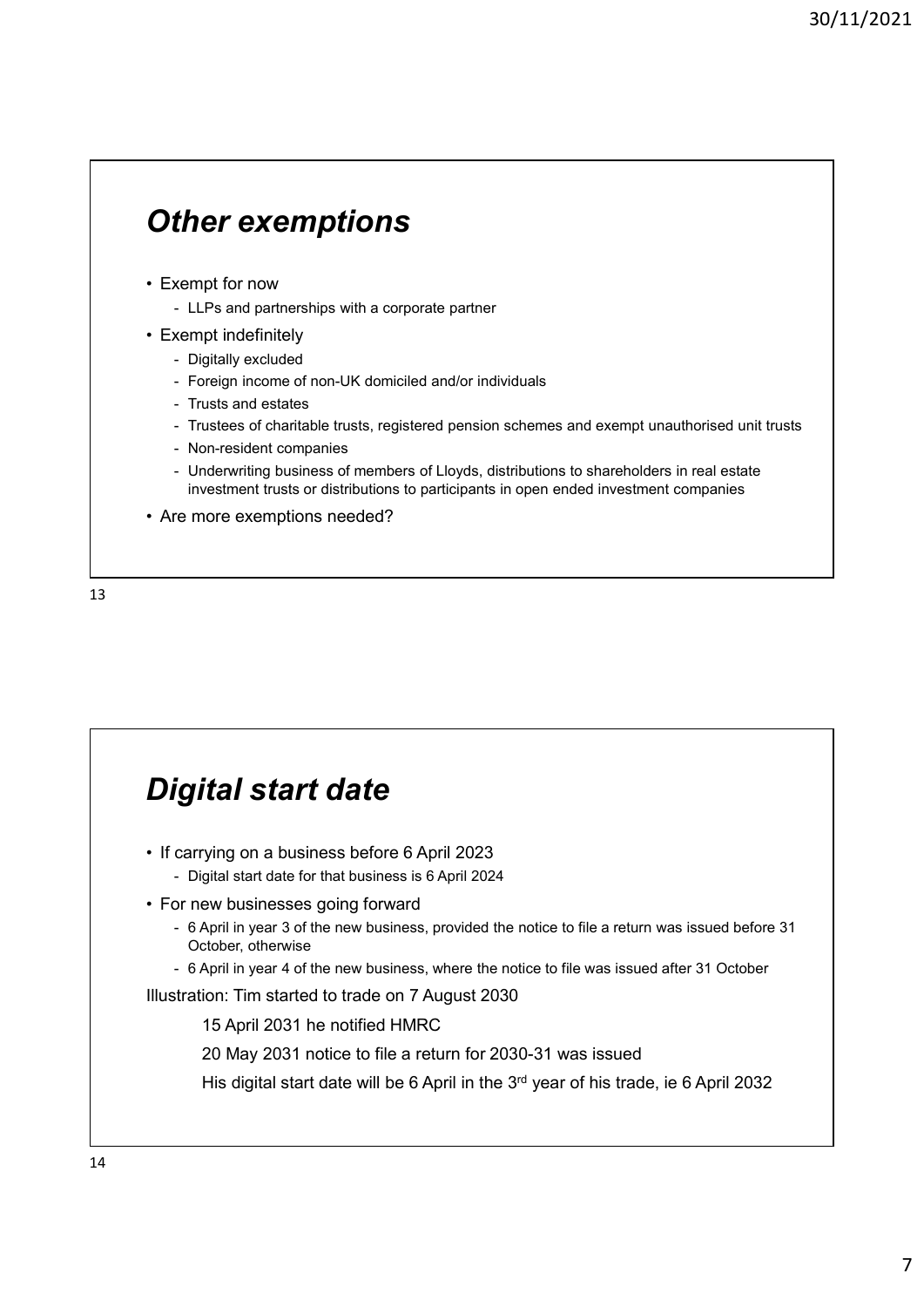# What has to happen at the digital start date <sup>30/11/202</sup><br> **What has to happen at the digital start date**<br>
• Must start keeping digital records for that particular business<br>
• Note that we tackle this business by business<br>
• Rust keep digital records through to the da **That has to happen at the digital start data)**<br>Nust start keeping digital records for that particular business<br>- Note that we tackle this business by business<br>ust keep digital records through to the date on which that bus <sup>90/11/2021</sup><br>• **What has to happen at the digital start date**<br>• Must start keeping digital records for that particular business<br>• Note that we tacke this business by business<br>• Be prepared to start filing quarterly MTD ITS **What has to happen at the digital start date**<br>• Must start keeping digital records for that particular business<br>• Note that we tackle this business by business<br>• Be prepared to start filing quarterly MTD ITSA reports<br>• Be

- -
- 
- 

#### Digital records: when

- -
	-
- **Digital records: when**<br>• How promptly does digital record need to be created? By earlier of:<br>• Deadline for the relevant quarterly update and<br>• Submission of that quarterly update<br>• Eg Sue makes a sale on 23 January 203 **igital records: when**<br>
every promptive designtal record need to be created? By earlier of:<br>
- Deadline for the relevant quarterly update and<br>
- Submission of that quarterly update<br>
g Sue makes a sale on 23 January 2030. S **igital records: when**<br>
ow promptly does digital record need to be created? By earlier of:<br>
- Deadline for the relevant quarterly update and<br>
- Submission of that quarterly update<br>
g Sue makes a sale on 23 January 2030. Sh **Digital records: when**<br>• How promptly does digital record need to be created? By earlier of:<br>• Deadline for the relevant quarterly update<br>• Eg Sue makes a sale on 23 January 2030. She files the MTD ITSA return for<br>that qu that quarter on 10 April 2030. She must have created the digital record for that sale by 10 April 2030 (just before she files)
- **Digital records: when**<br>• How promptly does digital record need to be created? By earlier of:<br>• Deadline for the relevant quarterly update<br>• Eg Sue makes a sale on 23 January 2030. She files the MTD ITSA return for<br>that qu that quarter on 10 May 2030. He must have created the digital record for that sale by midnight on 5 May 2030 (because he was late filing)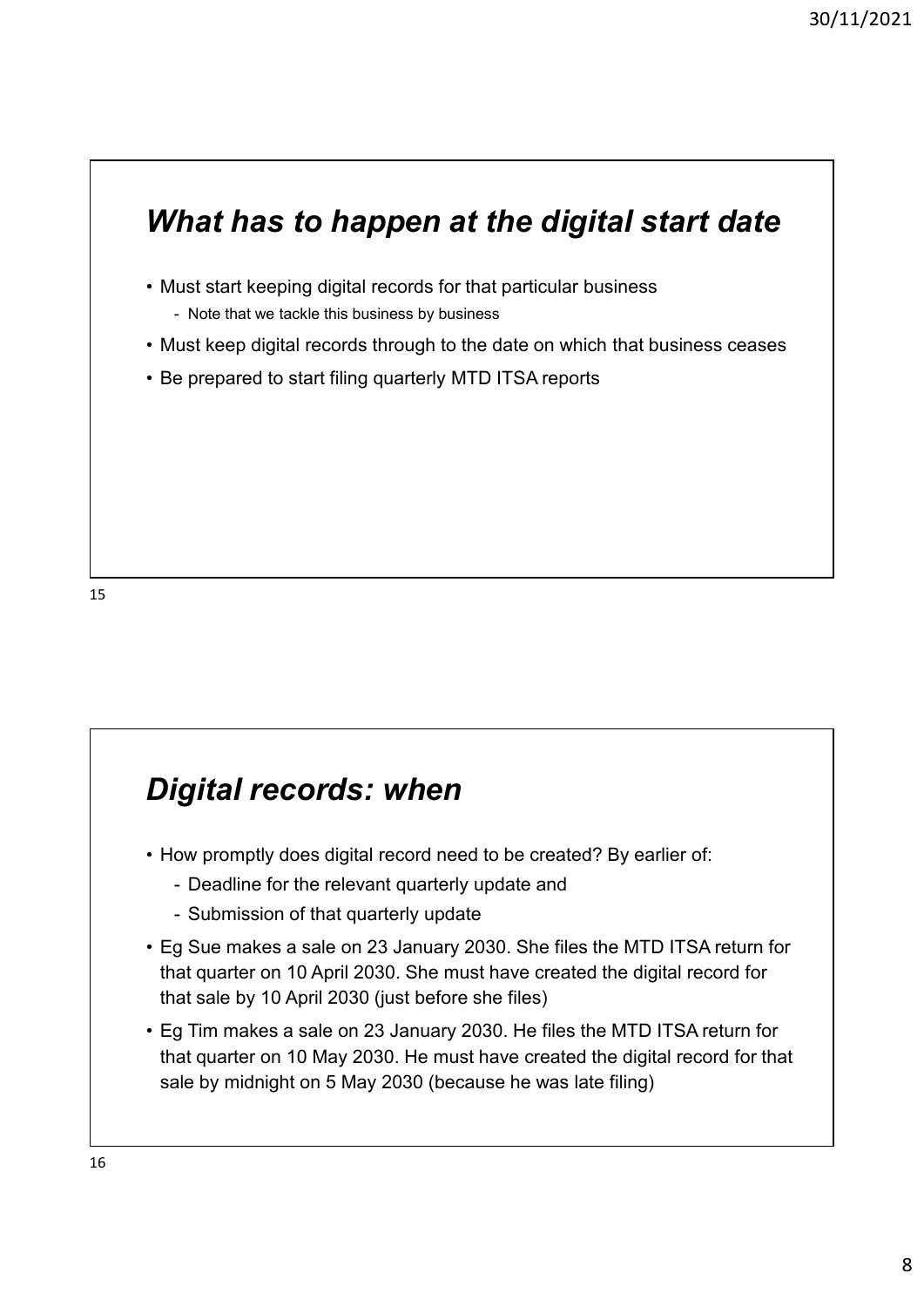#### Digital records: what

- 
- 
- 31<br> **Digital records: what**<br>
 Amount, date and category for each transaction<br>
 Date relevant date for income tax, may be different from VAT tax point<br>
 Category expected to be the categories in the self-employment a 90/11/20<br> **Digital records: what**<br>
• Amount, date and category for each transaction<br>
• Date – relevant date for income tax, may be different from VAT tax point<br>
• Category – expected to be the categories in the self-empl <sup>30/11/</sup><br> **Digital records: what**<br>
• Amount, date and category for each transaction<br>
• Date – relevant date for income tax, may be different from VAT tax point<br>
• Category – expected to be the categories in the self-employ property sections of the current SA return
- 
- <sup>30/11/</sup><br> **Digital records: what**<br>
 Amount, date and category for each transaction<br>
 Date relevant date for income tax, may be different from VAT tax point<br>
 Category expected to be the categories in the self-employ **Digital records: what**<br>• Amount, date and category for each transaction<br>• Date – relevant date for income tax, may be different from VAT tax point<br>• Category – expected to be the categories in the self-employment and<br>• pr expenses, letting and supplier statements, petty cash etc)
- Not summaries of paper records
- No requirement to keep digital copies of documents





- -
- -
	-
- -
-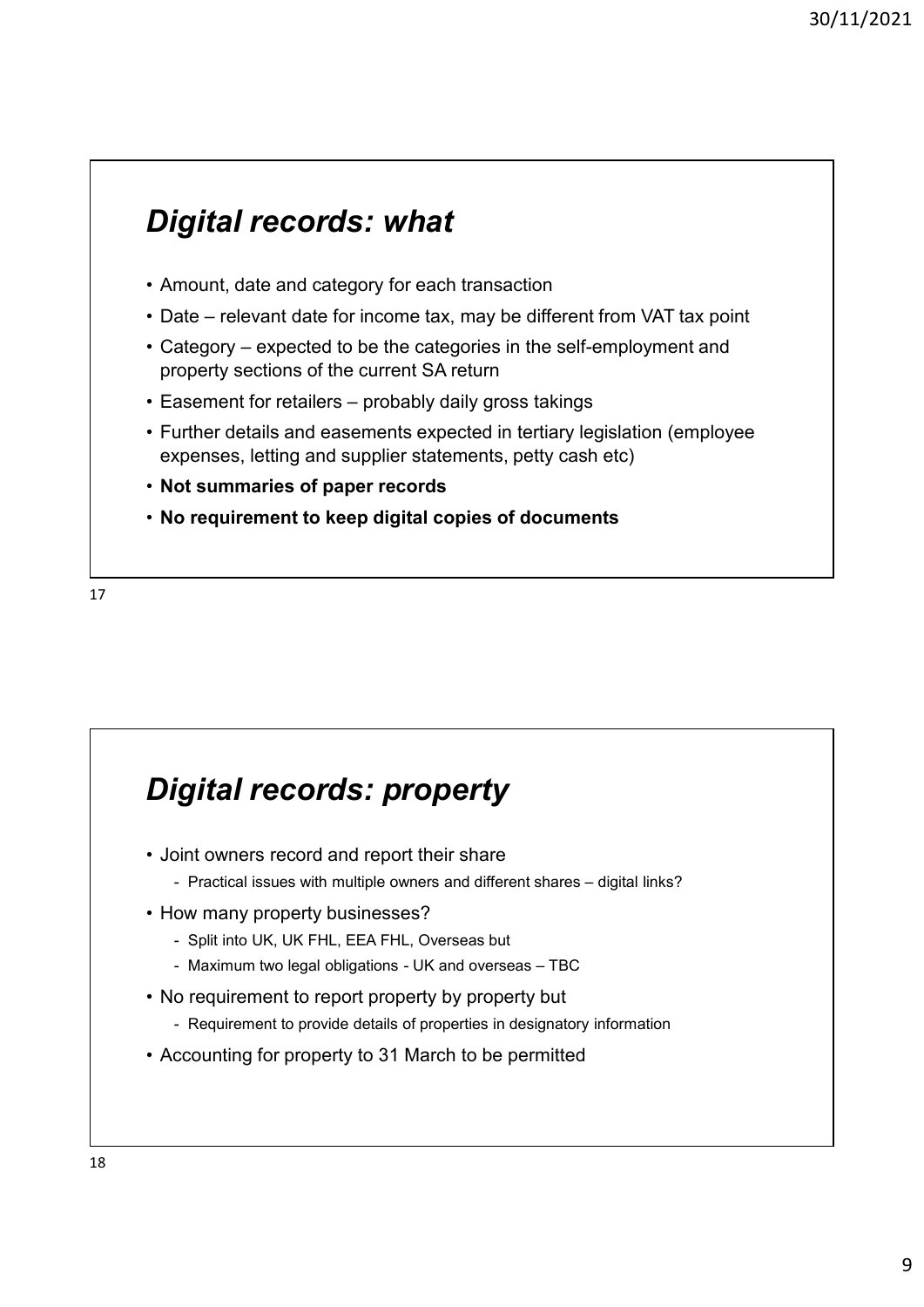#### Digital links

- oriental terms.<br>• MTD 'functional compatible software' may include a suite of software and<br>• Once transaction entered into software all subsequent transfers must be<br>• digital spreadsheets 90/11/20;<br> **Digital links**<br>
• MTD 'functional compatible software' may include a suite of software and<br>
• Think books of prime entry and a digital audit trail<br>
• Think books of prime entry and a digital audit trail<br>
• Jo **Digital links**<br>• MTD 'functional compatible software' may include a suite of so<br>spreadsheets<br>• Once transaction entered into software all subsequent transfer<br>digital<br>• Think books of prime entry and a digital audit trail<br> **Digital links**<br>• MTD 'functional compatible software' may include a suite of software and<br>spreadsheets<br>• Once transaction entered into software all subsequent transfers must be<br>digital<br>• Think books of prime entry and a d **Digital links**<br>• MTD 'functional compatible software' may include a suite of screadsheets<br>• Once transaction entered into software all subsequent transfe<br>digital<br>• Think books of prime entry and a digital audit trail<br>• Jo
- digital
- 
- software
- 

19

#### Quarterly periods

| • Similar to MTD VAT requirement                                                                           |                                                                          |  |
|------------------------------------------------------------------------------------------------------------|--------------------------------------------------------------------------|--|
|                                                                                                            |                                                                          |  |
|                                                                                                            |                                                                          |  |
|                                                                                                            |                                                                          |  |
|                                                                                                            |                                                                          |  |
|                                                                                                            |                                                                          |  |
|                                                                                                            |                                                                          |  |
|                                                                                                            |                                                                          |  |
|                                                                                                            |                                                                          |  |
|                                                                                                            |                                                                          |  |
| <b>Quarterly periods</b>                                                                                   |                                                                          |  |
|                                                                                                            | Date quarterly update is due                                             |  |
|                                                                                                            | 5 August                                                                 |  |
|                                                                                                            | 5 November                                                               |  |
|                                                                                                            | 5 February                                                               |  |
| The quarters<br>6 April to 5 July<br>6 July to 5 October<br>6 October to 5 January<br>6 January to 5 April | 5 May                                                                    |  |
|                                                                                                            |                                                                          |  |
|                                                                                                            | Update information for a business must be provided to HMRC for quarterly |  |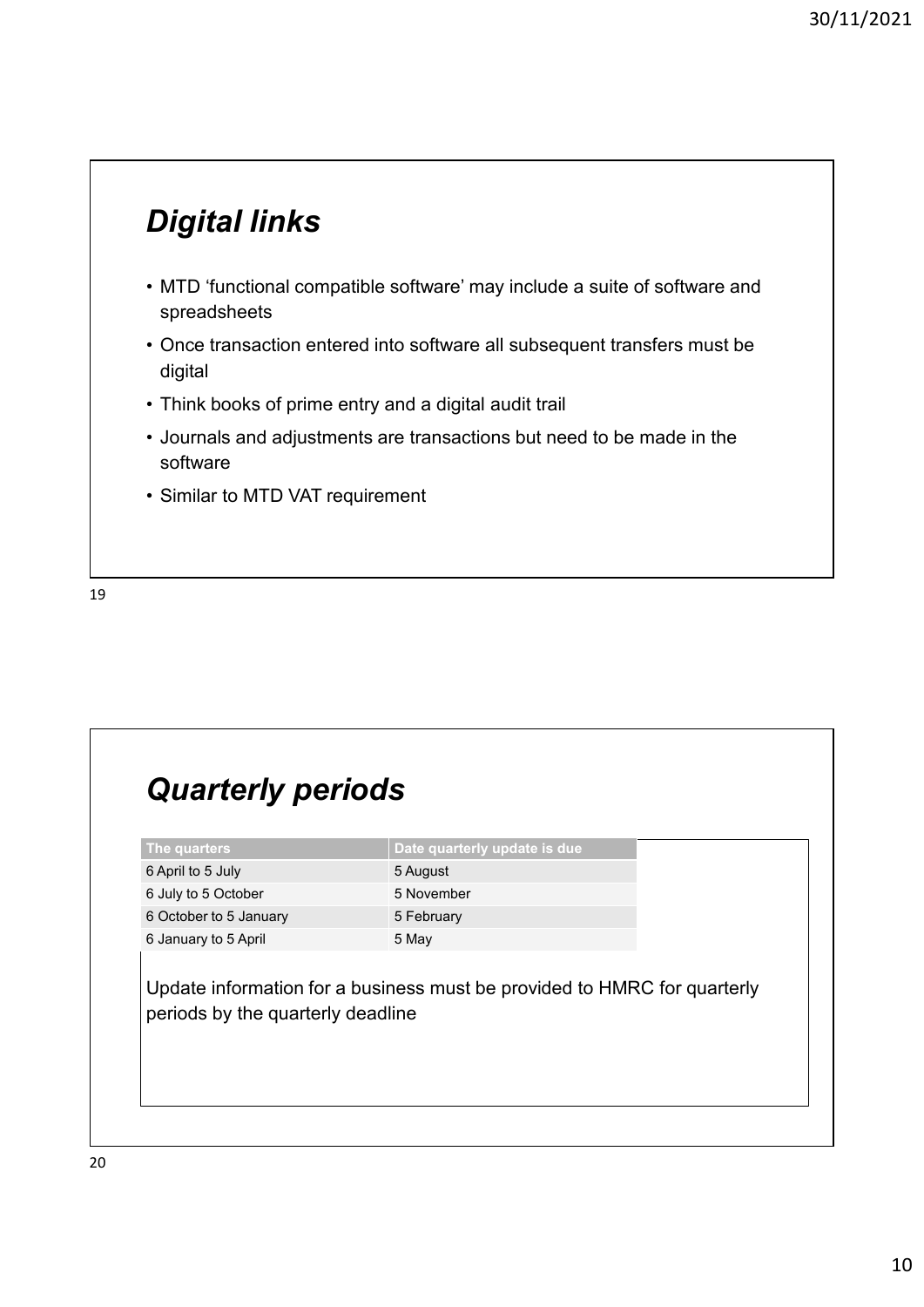# The calendar quarters election The calendar quarters election<br>• ITSA is for tax years, based on 6 April to 5 April<br>• Basis period reform allows accounting to 31 March<br>• VAT is for calendar months, eg 31 March<br>• Administratively annoying to have non matc **he calendar quarters election**<br>- SA is for tax years, based on 6 April to 5 April<br>- Basis period reform allows accounting to 31 March<br>AT is for calendar months, eg 31 March<br>dministratively annoying to have non matched sub <sup>30/11/2021</sup><br> **The calendar quarters election**<br>
• ITSA is for tax years, based on 6 April to 5 April<br>
• Basis period reform allows accounting to 31 March<br>
• VAT is for calendar months, eg 31 March<br>
• Administratively annoy <sup>30/11/2021<br>
• ITSA is for tax years, based on 6 April to 5 April<br>
• Basis period reform allows accounting to 31 March<br>
• VAT is for calendar months, eg 31 March<br>
• Administratively annoying to have non matched submission </sup> 30/11/2021<br> **he calendar quarters election**<br>
SA is for tax years, based on 6 April to 5 April<br>
- Basis period reform allows accounting to 31 March<br>
AT is for calendar months, eg 31 March<br>
- Change the tax year end to coinc **he calendar quarters election**<br>
SA is for tax years, based on 6 April to 5 April<br>
- Basis period reform allows accounting to 31 March<br>
AT is for calendar months, eg 31 March<br>
dministratively annoying to have non matched s **Calendar quarters election**<br>is for tax years, based on 6 April to 5 April<br>siss period reform allows accounting to 31 March<br>sfor calendar months, eg 31 March<br>inistratively annoying to have non matched submission quarters<br>a • Administratively annoying to have non matched submission quarters<br>
• Change the tax year end to coincide with a calendar month end too?<br>
• The MTD ITSA pragmatic solution is to make a calendar quarters election<br>
• The MT - The MTD ITSA pragmatic solution is to make a calendar quarters election<br> **Quarterly periods - the calendar quarters**<br> **Election**<br>
The quarters<br>
The particus of the context of the context of the context<br>
They it is all be **Quarterly periods — the calendar quarters<br>
election**<br>
The quarter<br>
The quarters<br>
The principal base quarterly update is due<br>
Theyin to 30 September<br>
1 Juntary to 31 December<br>
1 Detailers in the Sharp supply to 30 Septembe

## election

|                                                                | Quarterly periods - the calendar quarters                                                                                     |
|----------------------------------------------------------------|-------------------------------------------------------------------------------------------------------------------------------|
| election                                                       |                                                                                                                               |
|                                                                |                                                                                                                               |
| The quarters                                                   | Date quarterly update is due                                                                                                  |
| 1* April to 30 June                                            | 5 August                                                                                                                      |
| 1 July to 30 September                                         | 5 November                                                                                                                    |
| 1 October to 31 December                                       | 5 February                                                                                                                    |
| 1 January to 31 March                                          | 5 May                                                                                                                         |
| 1.                                                             | The submission deadlines are the same with/without the cqe (for VAT quarters it remains the $7th$ )                           |
| 2.<br>The election can be made for each business independently |                                                                                                                               |
| 3.<br>submission is made                                       | The election must be made by the earlier of the due date for $\frac{df}{dx}$ 1 $\frac{1}{4}$ update and the date the period 1 |
| 4.                                                             | In the first year the cqe is made, the first quarter of the year will be 6* April                                             |
| 5.                                                             | The election stands for future years until it is withdrawn (time limit applies here too)                                      |
| 6.                                                             | After the cqe is withdrawn, the first quarter of the next year will start on 1 April                                          |
|                                                                |                                                                                                                               |
|                                                                |                                                                                                                               |
|                                                                |                                                                                                                               |
|                                                                |                                                                                                                               |
|                                                                |                                                                                                                               |

- 
- 
- submission is made
- 
- 
-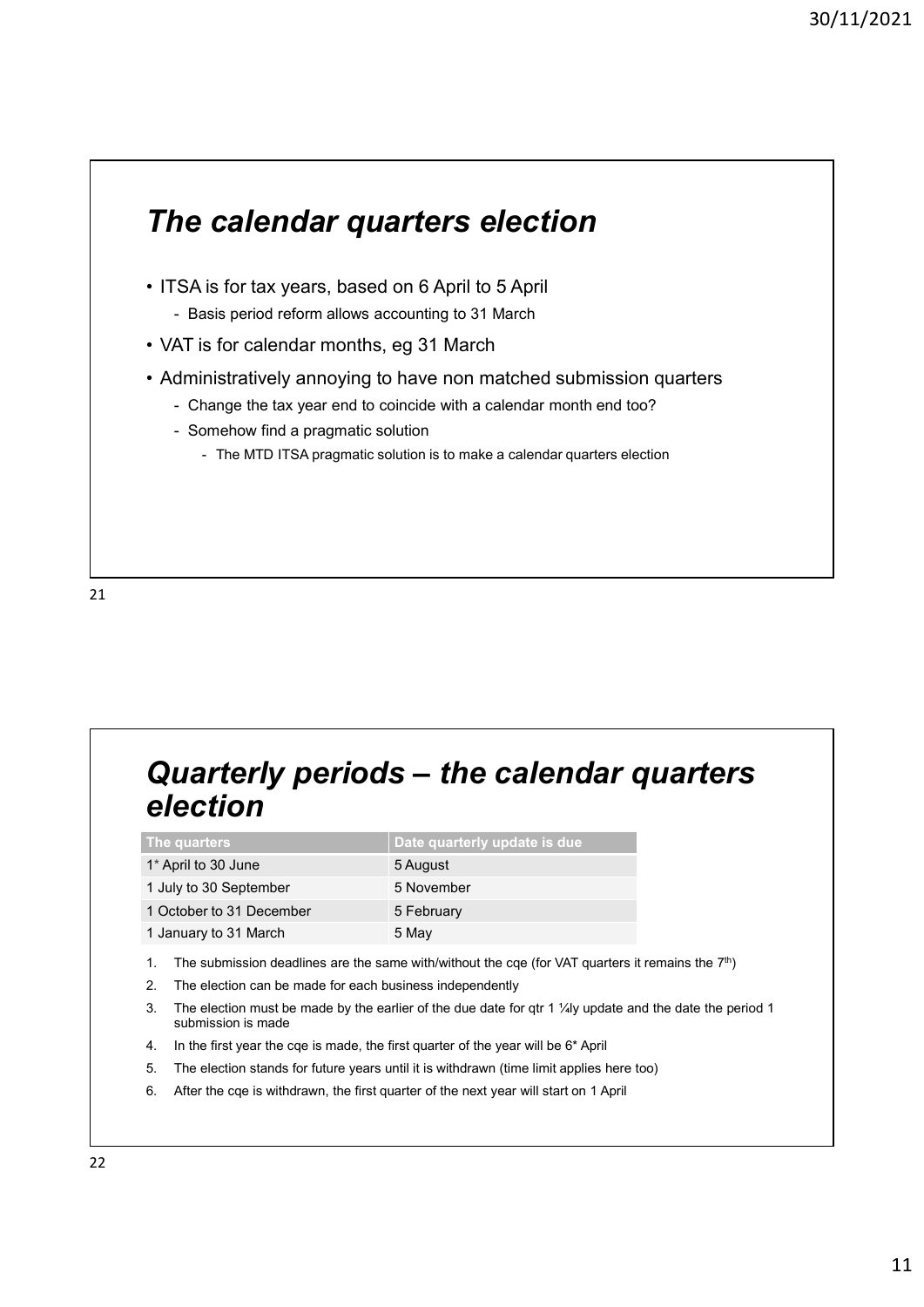# Choose to start MTD 5 days early? Choose to start MTD 5 days early?<br>• Legal start date for MTD ITSA always 6 April<br>• 6 April 2024 for existing businesses<br>• Calendar quarter election (cqe) – first update is 6 April to 30 Ji<br>• If accounting to month end and moose to start MTD 5 days early?<br>
Hoose to start MTD 5 days early?<br>
Hegal start date for MTD ITSA always 6 April<br>
- 6 April 2024 for existing businesses<br>
alendar quarter election (cqe) – first update is 6 April to 30 June<br> <sup>30/11/2021</sup><br> **Choose to start MTD 5 days early?**<br>
• Legal start date for MTD ITSA always 6 April<br>
• 6 April 2024 for existing businesses<br>
• Calendar quarter election (cqe) – first update is 6 April to 30 June<br>
• If acco <sup>30/11/2</sup><br> **Choose to start MTD 5 days early?**<br>
• Legal start date for MTD ITSA always 6 April<br>
• 6 April 2024 for existing businesses<br>
• Calendar quarter election (cqe) – first update is 6 April to 30 June<br>
• If accountin <sup>30/11/20</sup><br> **Choose to start MTD 5 days early?**<br>
• Legal start date for MTD ITSA always 6 April<br>
• 6 April 2024 for existing businesses<br>
• Calendar quarter election (cqe) – first update is 6 April to 30 June<br>
• If accounti **Choose to start MTD 5 days early?**<br>• Legal start date for MTD ITSA always 6 April<br>• 6 April 2024 for existing businesses<br>• Calendar quarter election (cqe) – first update is 6 April to 30 J<br>• If accounting to month end and

- -
- 
- 
- 
- 

#### Quarterly updates

- -
	-
- **Quarterly updates**<br>• Quarterly video is a strategy of the state of the state of the state of the state of the state of the Notal for each income and expense category\*\*\*\*\* per the Notice (still draft)<br>• Transactional level **uarterly updates**<br>- A total for each income and expense category\*\*\*\*\*\* per the Notice (still draft)<br>- A total for each income and expense category\*\*\*\*\*\* per the Notice (still draft)<br>- Transactional level details not submi Uarterly updates<br>
uarterly updates just totals plus designatory information<br>
- A total for each income and expense category\*\*\*\*\*\* per the Notice (still draft)<br>
- Transactional level details not submitted<br>
- No accounting a **Uarterly updates**<br>
uarterly updates just totals plus designatory information<br>
- A total for each income and expense category\*\*\*\*\*\* per the Notice (still draft)<br>
- Transactional level details not submitted<br>
- No accounting returns/opening and closing stock etc **Uarterly updates**<br>
University and the set of the set of the published and the published of the set of the set of the set of the<br>
- Transactional level details not submitted<br>
- No accounting adjustments required for accrua **Quarterly updates**<br>• Quarterly updates just totals plus designatory information<br>• A total for each income and expense category\*\*\*\*\*\*\* per the Notice (still draft)<br>• Transactional level details not submitted<br>• No accountin **Quarterly updates**<br>
• Quarterly updates just totals plus designatory information<br>
• A total for each income and expense category\*\*\*\*\*\* per the Notice (still draft)<br>
• Transactional level details not submitted<br>
• No accoun **Quarterly updates**<br>
• Quarterly updates just totals plus designatory information<br>
• A total for each income and expense category\*\*\*\*\*\* per the Notice (still draft)<br>
• Transactional level details not submitted<br>
• No accoun
	-
- 
- 
-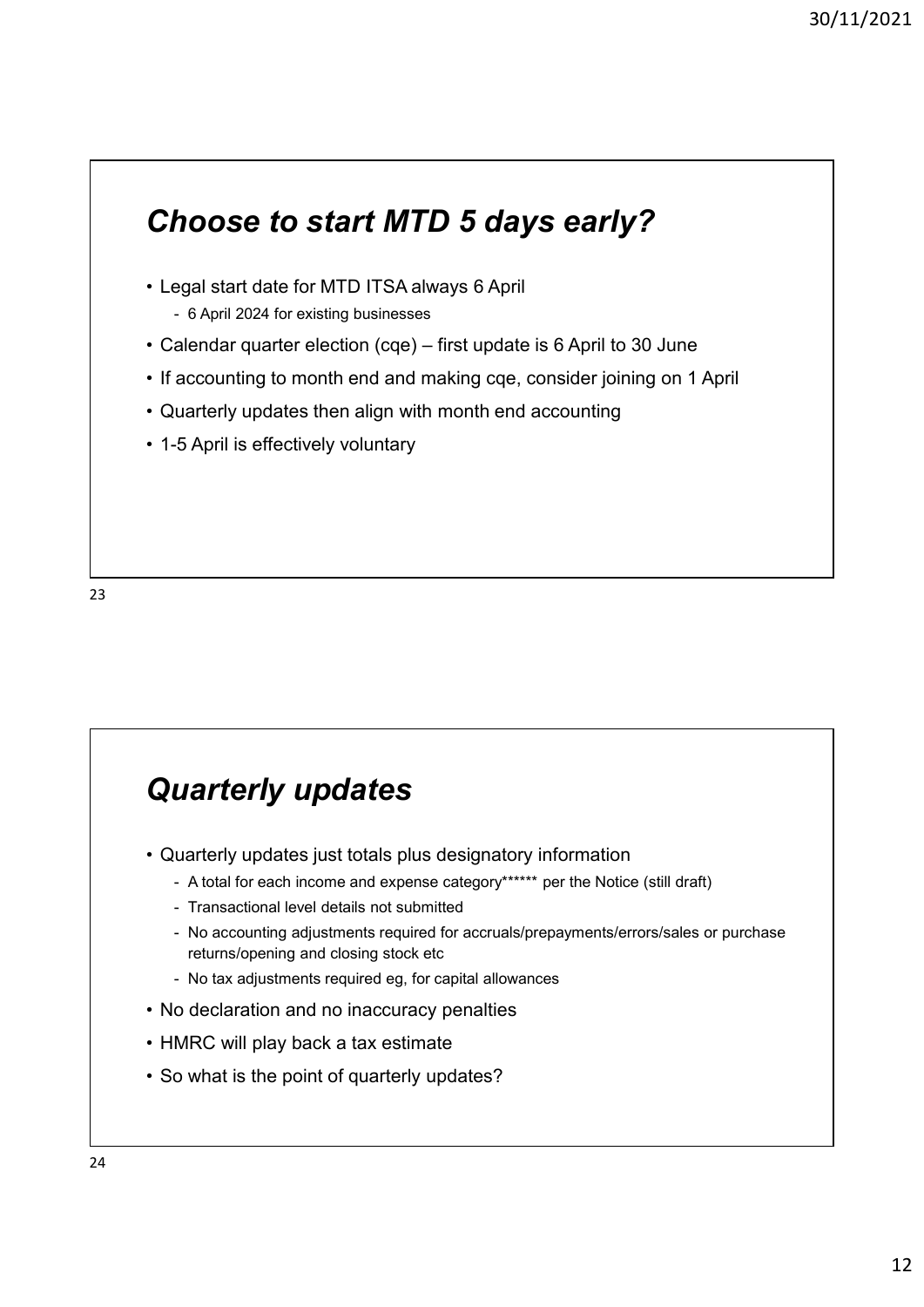# End of period statement (EOPS) 90/11<br> **End of period statement (EOPS)**<br>
• EOPS are required for each tax year (subject to 1-5 April wrinkle)<br>
• Finalises reporting for each business<br>
• Now decoupled from quarterly reports<br>
• For a simple cash business **End of period statement (EOPS)**<br>• EOPS are required for each tax year (subject to 1-5 April wrint)<br>• Finalises reporting for each business<br>• Now decoupled from quarterly reports<br>• For a simple cash business Q1+Q2+Q3+Q4= E

- 
- 
- 
- 
- End of period statement (EOPS)<br>• EOPS are required for each tax year (subject to 1-5 April wrinkle)<br>• Finalises reporting for each business<br>• Now decoupled from quarterly reports<br>• For a simple cash business Q1+Q2+Q3+Q4= E **End of period statement (EOPS)**<br>• EOPS are required for each tax year (subject to 1-5 April wrinkle)<br>• Finalises reporting for each business<br>• Now decoupled from quarterly reports<br>• For a simple cash business Q1+Q2+Q3+Q4 accounting adjustments
- 90/11/<br> **End of period statement (EOPS)**<br>
 EOPS are required for each tax year (subject to 1-5 April wrinkle)<br>
 Finalises reporting for each business<br>
 Now decoupled from quarterly reports<br>
 For a simple cash busines **End of period statement (EOPS)**<br>• EOPS are required for each tax year (subject to 1-5 April wrinkle)<br>• Finalises reporting for each business<br>• Now decoupled from quarterly reports<br>• For a simple cash business Q1+Q2+Q3+Q4 handle? **End of period statement (EOPS)**<br>• EOPS are required for each tax year (subject to 1-5 April wrinkle)<br>• Finalises reporting for each business<br>• For a simple cash business Q1+Q2+Q3+Q4= EOPS total<br>• For 31 March or 5 April
- 

| • Will HMRC require quarterly updates and EOPS to be reconciled? |                   |                              |                 |                                     |                                 |  |
|------------------------------------------------------------------|-------------------|------------------------------|-----------------|-------------------------------------|---------------------------------|--|
|                                                                  |                   |                              |                 |                                     |                                 |  |
|                                                                  |                   |                              |                 |                                     |                                 |  |
|                                                                  |                   |                              |                 |                                     |                                 |  |
|                                                                  |                   |                              |                 |                                     |                                 |  |
|                                                                  |                   |                              |                 |                                     |                                 |  |
|                                                                  |                   |                              |                 |                                     |                                 |  |
|                                                                  |                   |                              |                 |                                     |                                 |  |
|                                                                  |                   |                              |                 |                                     |                                 |  |
|                                                                  |                   |                              |                 |                                     |                                 |  |
|                                                                  |                   |                              |                 |                                     |                                 |  |
| <b>Illustration quarterly updates to EOPS</b>                    |                   |                              |                 |                                     |                                 |  |
|                                                                  |                   |                              |                 |                                     |                                 |  |
|                                                                  |                   |                              |                 |                                     |                                 |  |
|                                                                  |                   |                              |                 | Net profit before<br>tax accounting | Cumulative<br>quarterly updates |  |
| Quarterly updates                                                | Sales             | Purchases                    | <b>Expenses</b> | adjustments                         | for tax year                    |  |
| Apr-Jun 2030                                                     | 100,000           | 20,000                       | 5,000           | 75,000                              |                                 |  |
|                                                                  | 110,000           | 20,000                       | 5,000           | 85,000                              |                                 |  |
|                                                                  | 120,000           | 20,000                       | 5,000           | 95,000                              |                                 |  |
|                                                                  |                   |                              |                 |                                     |                                 |  |
| <b>Jul-Sep 2030</b><br>Oct-Dec 2030<br>Jan-Mar 2031              | 90,000<br>420,000 | 20,000<br>80,000             | 5,000<br>20,000 | 65,000<br>320,000                   | 320,000<br>320,000              |  |
|                                                                  |                   |                              |                 |                                     |                                 |  |
|                                                                  |                   | Other net tax and            |                 |                                     |                                 |  |
|                                                                  |                   | accounting                   | Capital         |                                     |                                 |  |
| <b>Accounting periods</b>                                        | Per above         | adjustments (say) allowances |                 | Taxable profits                     |                                 |  |
| Accounting period 31 March 2031                                  | 320,000           | 2,000                        | 15,000          | 303,000                             |                                 |  |
|                                                                  |                   |                              |                 |                                     |                                 |  |
|                                                                  |                   | Cumulative                   |                 |                                     |                                 |  |
|                                                                  |                   | quarterly updates            |                 |                                     |                                 |  |
| <b>EOPS</b>                                                      | <b>EOPS</b>       | for tax year                 |                 |                                     |                                 |  |
| Tax year 2030/31                                                 | 303,000           | 320,000                      |                 |                                     |                                 |  |
|                                                                  |                   |                              |                 |                                     |                                 |  |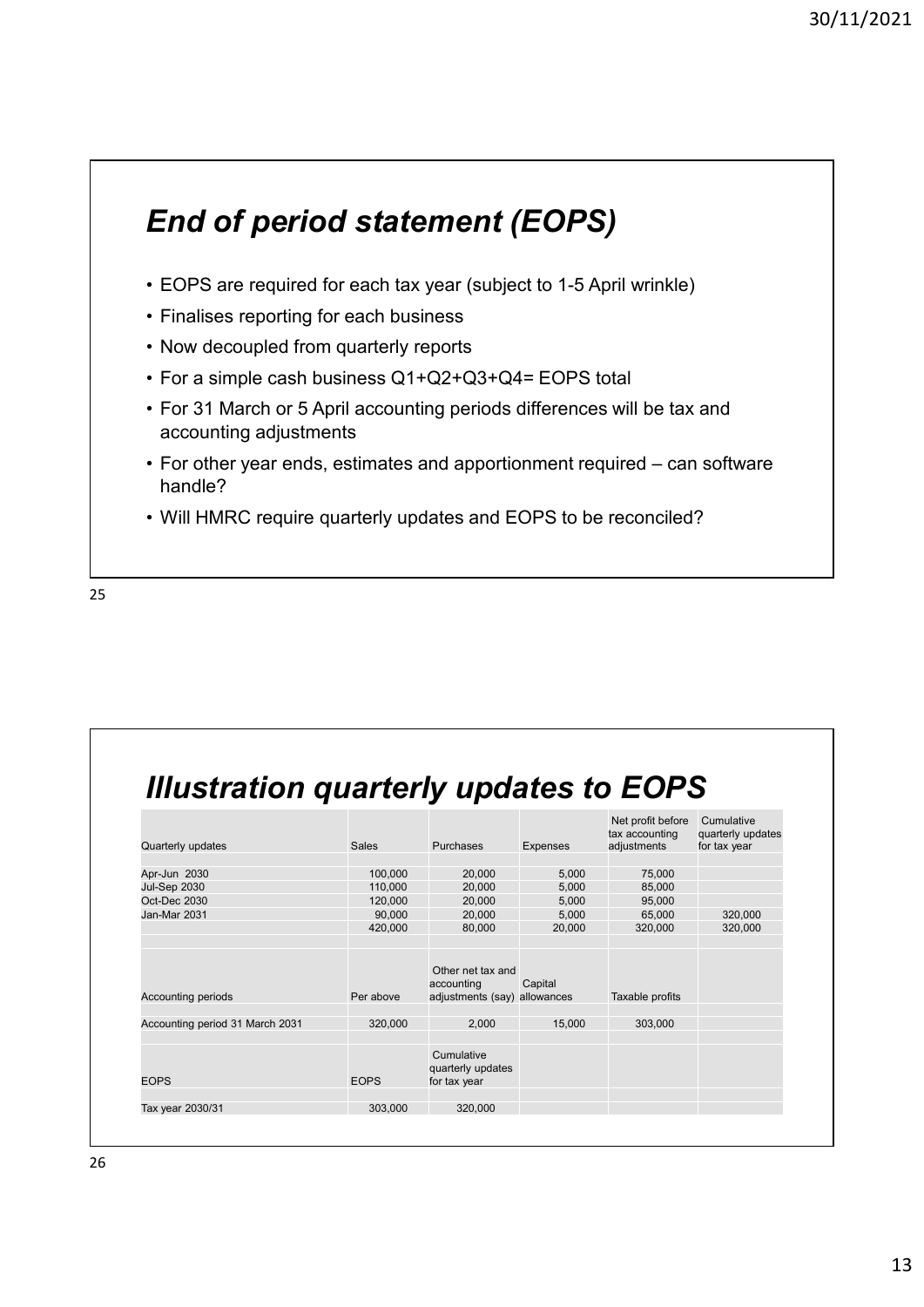## Finalisation: how will other income be reported? Finalisation: how will other income be<br>
reported?<br>
• Quarterly updates and EOPS do not establish liability<br>
• Separate finalisation and declaration process (aka tax return)<br>
• Other income still reported annually via<br>
• Ac Finalisation: how will other income be<br>
reported?<br>
• Quarterly updates and EOPS do not establish liability<br>
• Separate finalisation and declaration process (aka tax return)<br>
• Other income still reported annually via<br>
• Ac Finalisation: how will other income be<br>
reported?<br>
• Quarterly updates and EOPS do not establish liability<br>
• Separate finalisation and declaration process (aka tax return)<br>
• Other income still reported annually via<br>
• Ac **inalisation: how will other income be**<br> **ported?**<br>
Unarterly updates and EOPS do not establish liability<br>
peparate finalisation and declaration process (aka tax return)<br>
ther income still reported annually via<br>
- Accounti **Conserved Strates in the Strates Strates Strates Strates Strates Sports and EOPS do not establish liability**<br> **ported?**<br>
Personal tax software used to submit quarterly updates and EOPS or<br>
- Accounting software used to su **Communist Community Community Community**<br> **Communist Communist Communist Communist Communist Communist Communist Communist Communist<br>
Properate finalisation and declaration process (aka tax return)<br>
ther income still repo** Finalisation: how will other income be<br>
reported?<br>
• Quarterly updates and EOPS do not establish liability<br>
• Separate finalisation and declaration process (aka tax return)<br>
• Other income still reported annually via<br>
• Ac **Finalisation: how will other income be**<br> **reported?**<br>
• Quarterly updates and EOPS do not establish liability<br>
• Separate finalisation and declaration process (aka tax return)<br>
• Other income still reported annually via<br> Finalisation: how will other income be<br>
reported?<br>
• Quarterly updates and EOPS do not establish liability<br>
• Separate finalisation and declaration process (aka tax return)<br>
• Other income still reported annually via<br>
• Ac

- 
- 
- -
	-
	-

The implications…

- 
- 
- 



# The implications...<br>
New HMRC user interface<br>
The implications...<br>
Viil all MTD software providers offer functionality for all income types?<br>
Commercial personal tax software will need to be upgraded/replaced<br>
New HMRC use

- Existing sources as at 5 April 2023
	-
	-
- New sources starting on or after 6 April 2023
- Trading income 6 April 2024, regardless of accounting date
- Property income 6 April at start of year 3 of the business (or year 4 see previously)<br>- Property income 6 April 2023<br>- Trading income 6 April 2024, regardless of accounting date<br>- Property income 6 April 2024<br>
- **Communist Scale 2** of **Conserver Conserver Conserver Systems**<br>  $\frac{1}{2}$  and  $\frac{1}{2}$  and  $\frac{1}{2}$  and  $\frac{1}{2}$  and  $\frac{1}{2}$  and  $\frac{1}{2}$  are property income 6 April 2024, regardless of accounting date<br>  $\frac{1}{2}$ **SUMMATISE — It starts**<br>
Stating sources as at 5 April 2023<br>
- Trading income – 6 April 2024, regardless of accounting date<br>
- Property income – 6 April 2024<br>
are sources starting on or after 6 April 2023<br>
- Trading incom **Fo summarise – it starts**<br>• Existing sources as at 5 April 2023<br>• Trading income – 6 April 2024, regardless of accounting date<br>• Property income – 6 April 2024<br>• New sources starting on or after 6 April 2023<br>• Trading in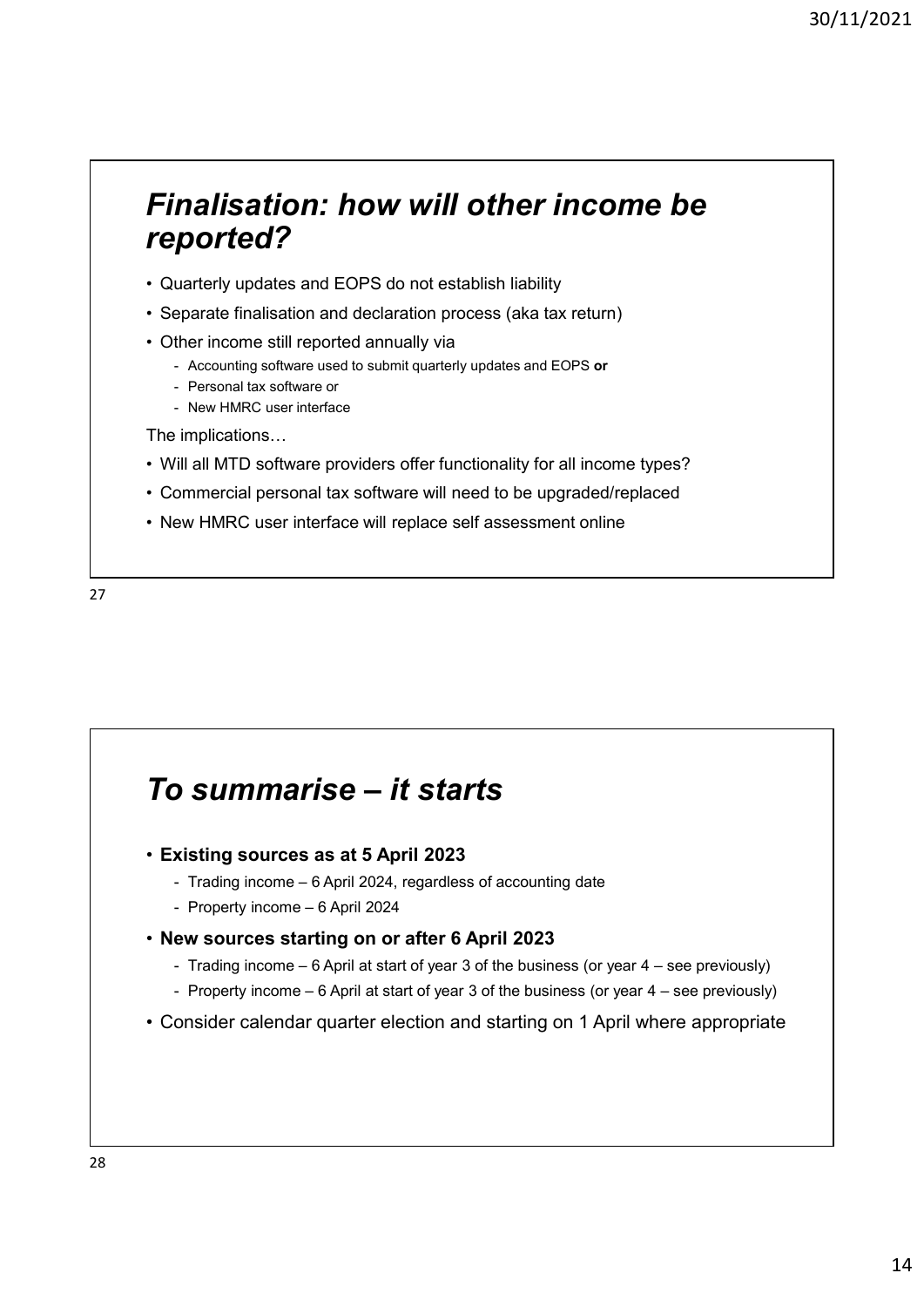#### Once you are in

- -
- **Once you are in**<br>• For each business of the taxpayer:<br>• Maintain digital records at transaction level<br>• Digital links from transaction records through to submissions<br>• Submit summary information to HMRC quarterly undat
- **nce you are in**<br>
or each business of the taxpayer:<br>
 Maintain digital records at transaction level<br>
 Digital links from transaction records through to submissions<br>
 Submit summary information to HMRC quarterly update • Digital links from transaction records through to submissions 90/11/2021<br> **COLOGE STATE SUBMONE SUBMONE SUBMONE SUBMONE SUBMONE SUBMONE SUBMONE SUBMONE CONTRACT CONTRACT CONTRACT - CONTRACT - QUARTERLY UPDATES<br>
• Submit summary information to HMRC – quarterly updates<br>
• Submit end o** • Submit end of period statement to HMRC – EOPS<br>
For each business of the taxpayer:<br>
• Maintain digital records at transaction level<br>
• Digital links from transaction records through to submissions<br>
• Submit summary info **Once you are in**<br>• For each business of the taxpayer:<br>• Maintain digital records at transaction level<br>• Digital links from transaction records through to submission<br>• Submit summary information to HMRC – quarterly updates
	-
- 

#### **Penalties**

- 
- Finalise liability for tax year<br>• Current £3,000 record keeping penalty may apply (Enquiry Manual EM4645)<br>• New points based submission penalties to apply to late quarterly updates,<br>• EOPS and tax year finalisation fut **Penalties**<br>• Current £3,000 record keeping penalty may apply (Enquiry Manual EM4645)<br>• New points based submission penalties to apply to late quarterly updates,<br>• EOPS and tax year finalisation – future webinar<br>• Inaccura **Penalties**<br>
Current £3,000 record keeping penalty may apply (Enquiry Manual EM4645)<br>
New points based submission penalties to apply to late quarterly updates,<br>
EOPS and tax year finalisation – future webinar<br>
Inaccuracy p **Penalties**<br>• Current £3,000 record keeping penalty may apply (Enquiry Manual EM4645)<br>• New points based submission penalties to apply to late quarterly updates,<br>• EOPS and tax year finalisation – future webinar<br>• Inaccura
-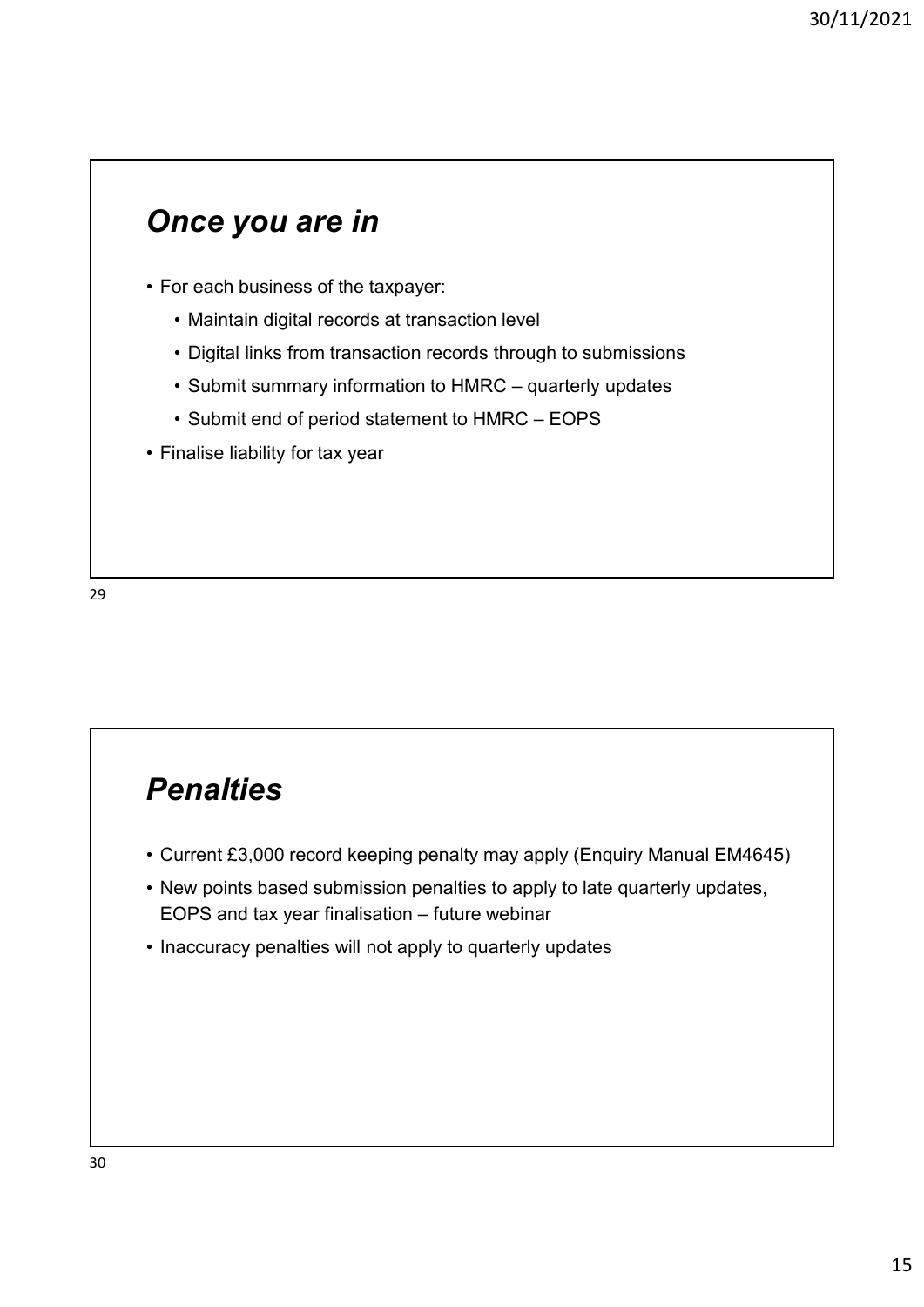#### Software and pilots (1)

- 
- 
- <sup>90/11/2021<br>• Submissions to HMRC via Application Programming Interface (API) enabled software<br>• Either commercial accounting/tax software or bridging product<br>• Seven software products available, five in development<br>https:</sup> **Software and pilots (1)**<br>• Submissions to HMRC via Application Programming Interface (API) enabled soft<br>• Either commercial accounting/tax software or bridging product<br>• Seven software products available, five in developm **Software and pilots (1)**<br>• Submissions to HMRC via Application Programming Interface (API) enab<br>• Either commercial accounting/tax software or bridging product<br>• Seven software products available, five in development<br><u>htt</u> https://www.gov.uk/guidance/find-software-thats-compatible-with-making-tax-digital-forincome-tax **Software and pilots (1)**<br>• Submissions to HMRC via Application Programming Interface (API) enabled software<br>• Either commercial accounting/tax software or bridging product<br>• Seven software products available, five in deve
- available by April 2022
- **Software and pilots (1)**<br>• Submissions to HMRC via Application Programming Interface (API) enabled software<br>• Either commercial accounting/tax software or bridging product<br>• Seven software products available, five in deve pilot, but can you? https://www.gov.uk/government/collections/making-tax-digital-forincome-tax

31

## Software and pilots (2) • Limitato apportunity to test a full cycle before April 2024 so need people to join<br>
pilot, but can you? <u>https://www.gov.uk/government/collections/making-tax-digital-forone-tax</u><br>
income-tax<br>
• Public beta pilot currently mineu opporumy to test a run cycle before Aphil 2024 so heed people to join the<br>hot, but can you? https://www.gov.uk/government/collections/making-tax-digital-for-<br>come-tax<br>which beta pilot currently limited to UK resident **Find the sole of the sole traders with income from one or more business with income from one or**  $\mathcal{A}$  **and**  $\mathcal{A}$  **and**  $\mathcal{A}$  **and**  $\mathcal{A}$  **are a constant of**  $\mathcal{A}$  **and**  $\mathcal{A}$  **are**  $\mathcal{A}$  **are a constant of \mathcal{** property (or both) **Fit ware and pilots (2)**<br>
While beta pilot currently limited to UK residents who:<br>
Are registered for SA with returns and payments up to date<br>
Are sole traders with income from one or more businesses or a landlord who let **of tware and pilots (2)**<br>while beta pilot currently limited to UK residents who:<br>• Are registered for SA with returns and payments up to date<br>• Are sole traders with income from one or more businesses or a landlord who le **Software and pilots (2)**<br>
Unitic beta pilot currently limited to UK residents who:<br>
Are registered for SA with returns and payments up to date<br>
Are sole traders with income from one or more businesses or a landlord who le **Software and pilots (2)**<br>• Public beta pilot currently limited to UK residents who:<br>• Are registered for SA with returns and payments up to date<br>• Are sole traders with income from one or more businesses or a landlord who

- 
- 
- 
-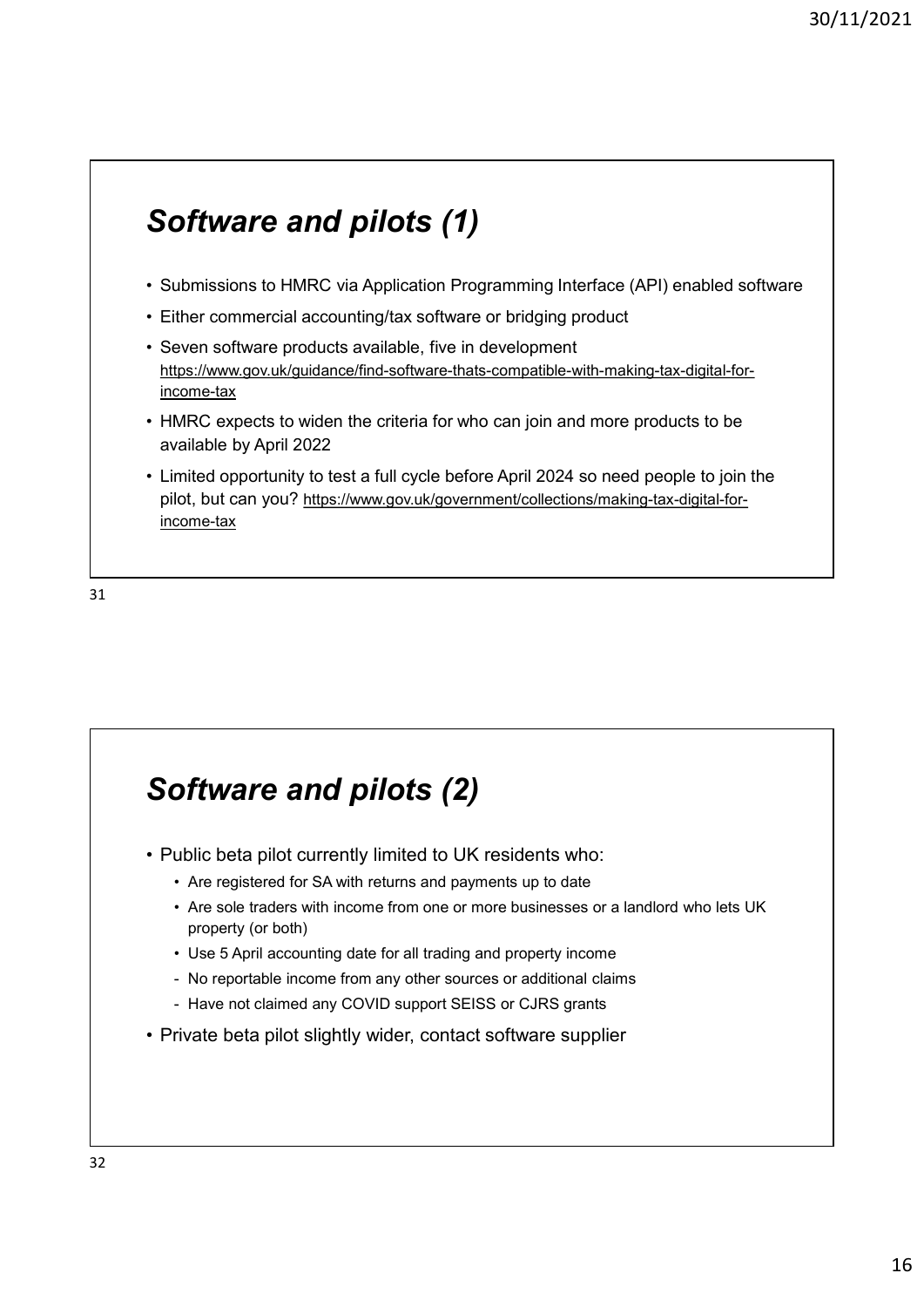#### What preparations can be made now (1)?

- <sup>30/11/2021</sup><br> **What preparations can be made now (1)?**<br>
 Start mapping current processes and developing an implementation/staging<br>
 Consider whether to change accounting date and, if so, when<br>
 Digital records are the k plan. <sup>30/11/2021</sup><br> **What preparations can be made now (1)?**<br>
• Start mapping current processes and developing an implementation/staging<br>
plan.<br>
• Consider whether to change accounting date and, if so, when<br>
• Digital records ar <sup>30/11/2021</sup><br> **What preparations can be made now (1)?**<br>
• Start mapping current processes and developing an implementation/staging<br>
plan.<br>
• Consider whether to change accounting date and, if so, when<br>
• Digital records ar
- 
- bookkeeper or agent
- 
- **What preparations can be made now (1)?**<br>• Start mapping current processes and developing an implementation/staging<br>plan.<br>• Consider whether to change accounting date and, if so, when<br>• Digital records are the key focus **What preparations can be made now (1)?**<br>• Start mapping current processes and developing an implementation/staging<br>plan.<br>• Consider whether to change accounting date and, if so, when<br>• Digital records are the key – focus process (or at least the self-employment and property sections)? What preparations can be made now (1)?<br>• Start mapping current processes and developing an implementation/staging<br>
plan.<br>• Consider whether to change accounting date and, if so, when<br>• Digital records are the key – focus o
- 



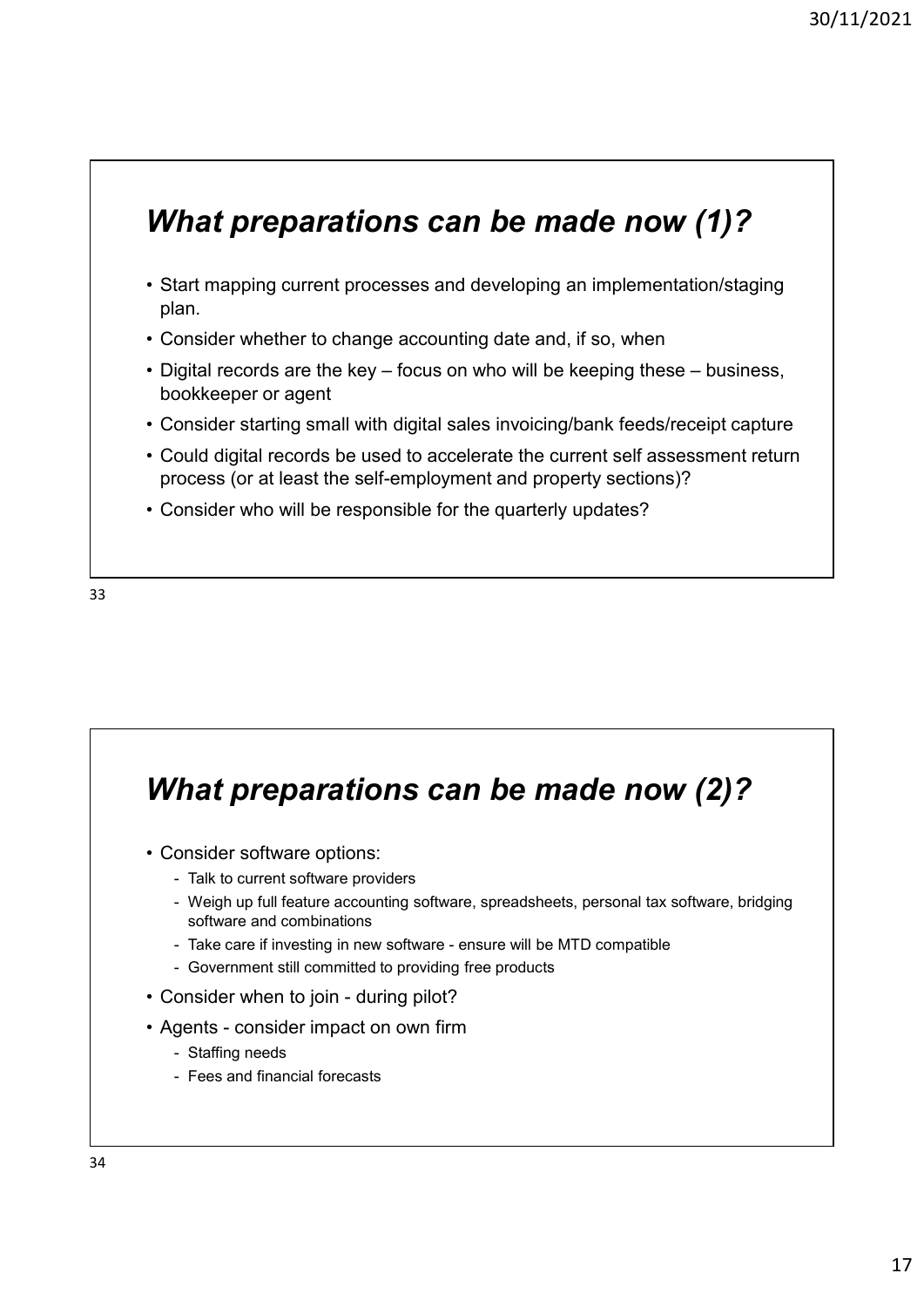